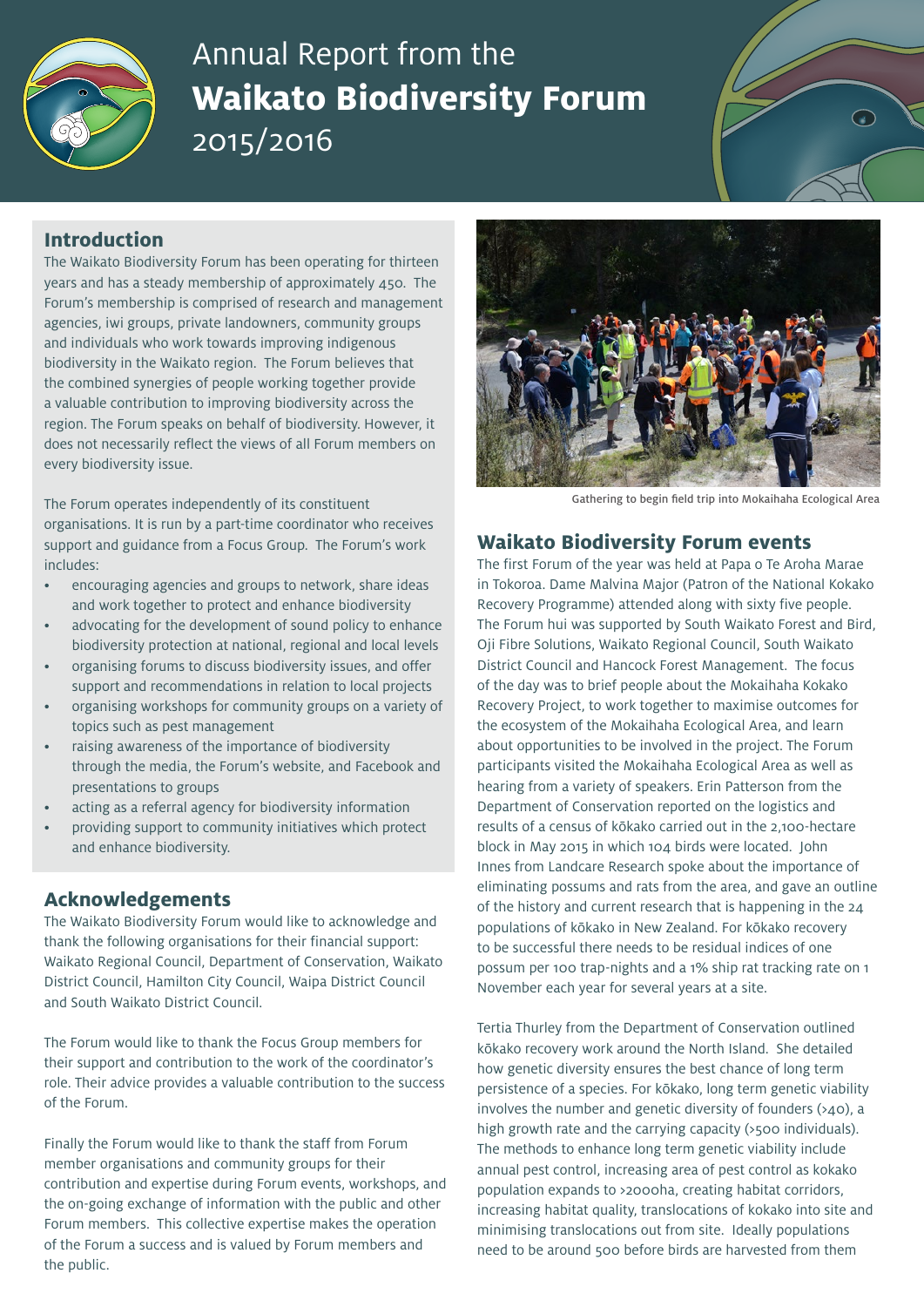

Weed pest management workshop

The participants were taken on a fieldtrip to the Mokaihaha Ecological Reserve and followed a rough track put in to access the bait station lines which will be used to monitor and control animal pests in the future. Finally, opportunities for future involvement were discussed.

The second Forum event was held at Graham and Diane McBride's property in Te Kowhai in liaison with the Waikato District Council. The day was run as an information/workshop for landowners with Significant Natural Areas (SNAs). It began with a presentation by Graham on the restoration work he and Diane have undertaken on their property. Giles Boundy from the Waikato District Council presented on the Significant Natural Areas work that the Council has been undertaking with the Waikato Regional Council. He highlighted the incentives that the Council is putting into place to help landowners who are keen to improve their SNAs.

The participants attended three workshops. The plant pest workshop was facilitated by Hamish Hodgson from the Regional Council. His presentation consisted of sharing information about common pest plants in significant natural areas in the Waikato Region, for example wandering jew, moth plant, privet and woolly nightshade. He covered control methods including cutting and pasting, broadcast spraying and hand pulling and the useful products available and when best to use them.

Wayne Bennett from Forest Flora covered restoration planting starting with an introduction to the important principles to be aware of then moving on to details of how to achieve



Graham McBride talking with participants on trip around his property

those principles based on an understanding of how each plant contributes to a community of plants. Wayne focused on the principles such as achieving resilience, sustainability and durability, natural patterns and processes - achieving authenticity and protecting biodiversity, cutting corners - a cautionary tale about Ngaroto and others, and best practice for recreating a plant community using reference ecosystems and planting guides.

Dave Byers from the Waikato Regional Council covered off animal pest management including different traps for a range of situations and where and when to place them. He had a variety of different traps for participants to view including the Good Nature A24 and A12 traps and the DOC 200s. He discussed the importance of looking at the overall restoration of an area and what the goals are for the whole site not just animal pest control. He highlighted the importance of a monitoring programme to measure achievements of the project and talked about monitoring methods such as tracking tunnels and chew cards. Finally, Dave covered compliance with the Animal Welfare Act and funding opportunities.

#### **Networking and 0800 BIODIV**

The Forum members received four newsletters to inform them of biodiversity related information. The Forum network continues to provide a link for community group members and management agencies through dissemination of information and communication, with individual members to answer queries or refer them to others sources of information. A resource person register is being maintained so that Forum members can be put in touch with the right person for advice and assistance. The Forum coordinator has also identified Forum members who can act as "Biodiversity Champions" on particular topics.

The Forum coordinator operates the 0800 BIODIV line and responds or refers enquiries to an appropriate person. The coordinator responded to 76 enquiries, mainly from Forum members, through the 0800 line and the website. The enquiries continue to range from funding information, weed and animal pest management, details of community group projects, volunteering on projects and planting information.

#### **Advocacy**

The Forum provided written submissions on the Government's "Next Steps for Freshwater" consultation paper and the consultation paper for the Reform of the Marine Reserves Act 1971. The coordinator represented the Forum on the Advisory Committee for Regional Environment (ACRE) to provide input on biodiversity protection and enhancement through ACRE's advocacy work. The Forum coordinator has been an active member of the Environmental Stakeholders Group for the Healthy Rivers Wai Ora Plan change process and supported the sector's two representatives. The coordinator was invited to be part of the stakeholders group for the Waikato Plan and has had input into strengthening the biodiversity aspects of the Plan. Waikato District Council have started their District Plan review and the Forum has been involved in the first stakeholder feedback meeting.